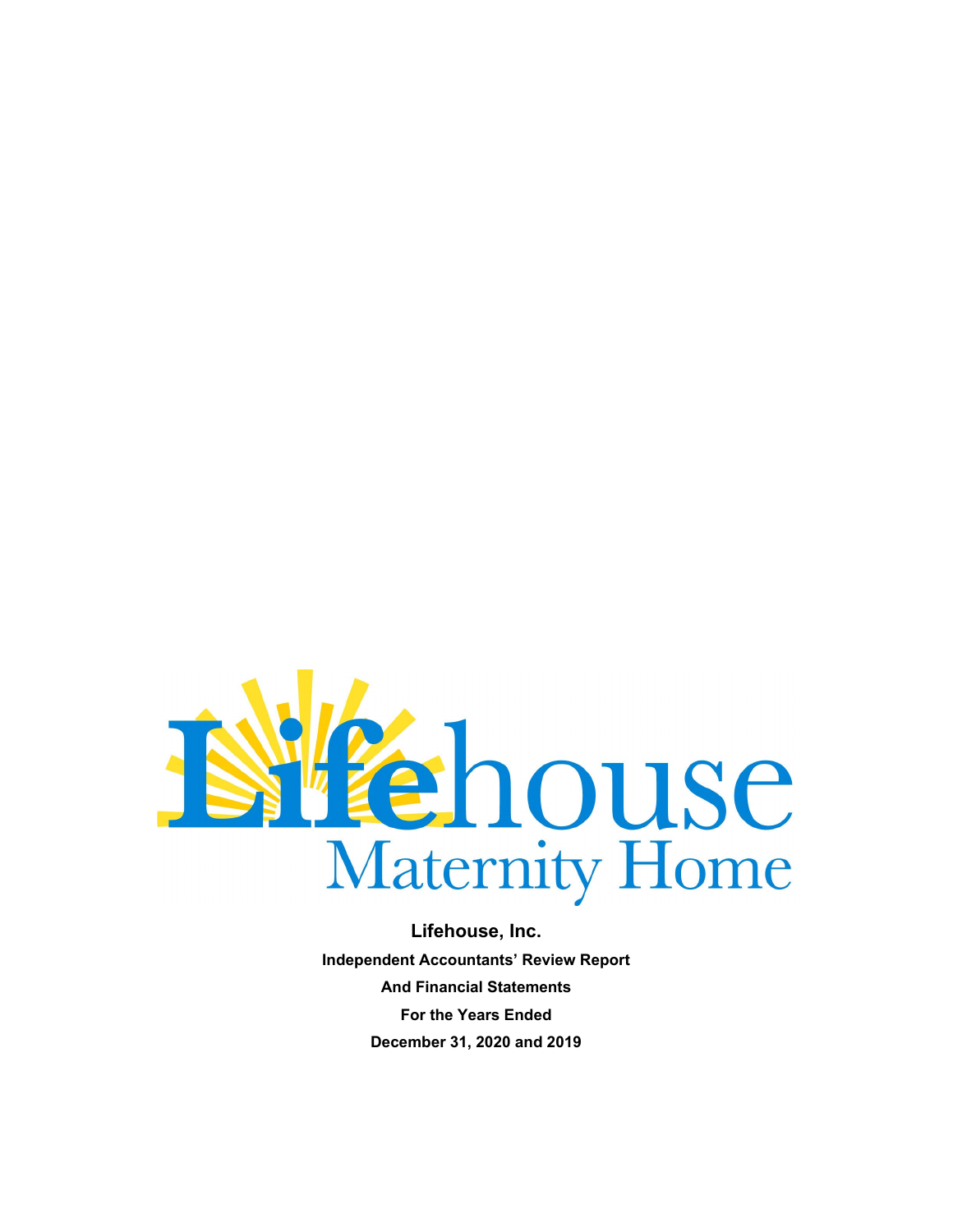## **Contents**

|                                          | Page |
|------------------------------------------|------|
| Independent Accountants' Review Report   |      |
| Financial Statements:                    |      |
| <b>Statements of Financial Position</b>  | 2    |
| <b>Statements of Activities</b>          | 3    |
| <b>Statements of Functional Expenses</b> | 4    |
| <b>Statements of Cash Flows</b>          | 5    |
| Notes to Financial Statements            | 6    |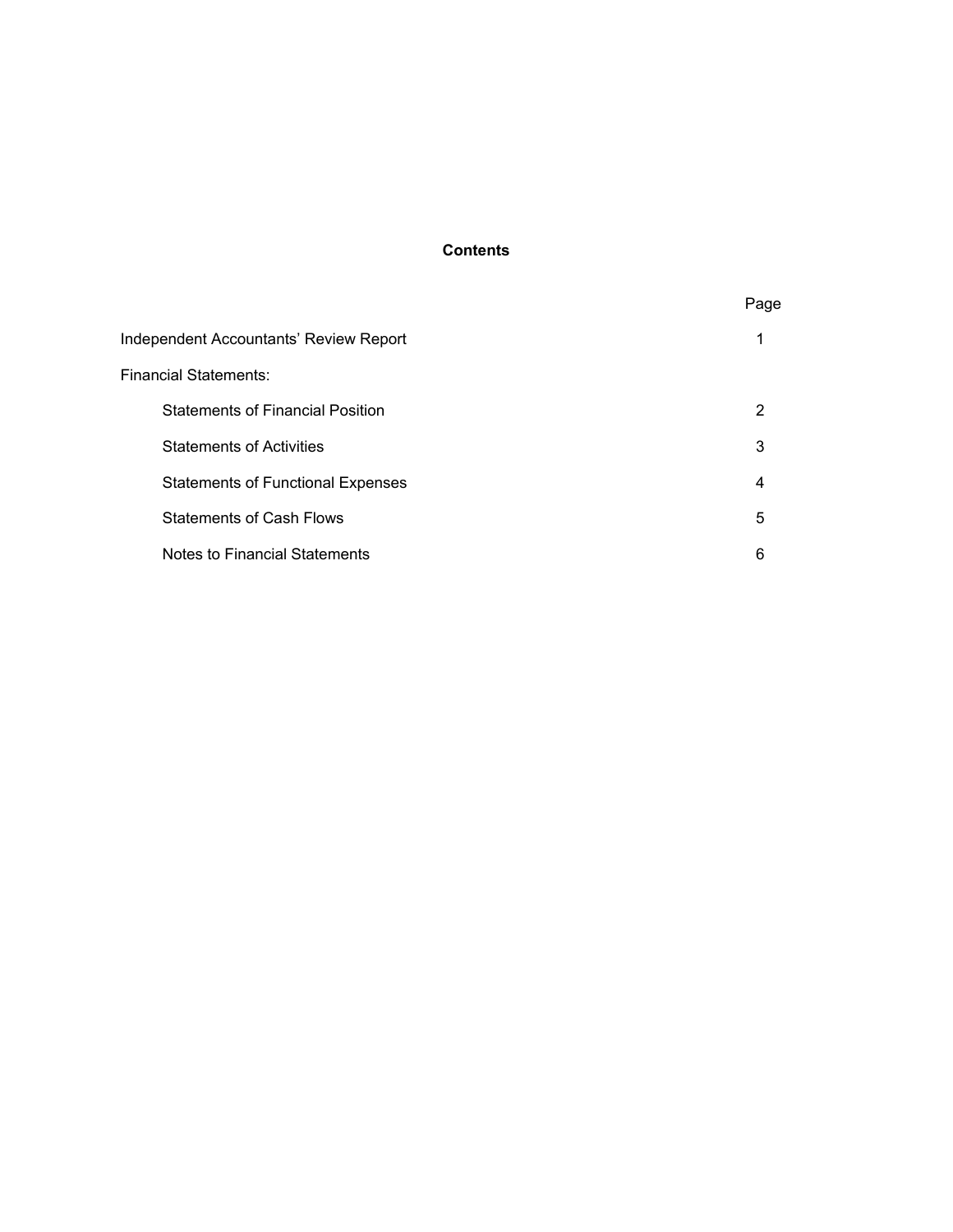

#### **Independent Accountants' Review Report**

Board of Directors Lifehouse, Inc.

We have reviewed the accompanying financial statements of Lifehouse, Inc. (a not-for-profit organization) which comprise the statements of financial position as of December 31, 2020 and 2019 and the related statements of activities, functional expenses, and cash flows for the years then ended, and the related notes to the financial statements. A review includes primarily applying analytical procedures to management's financial data and making inquiries of the organization's management. A review is substantially less in scope than an audit, the objective of which is the expression of an opinion regarding the financial statements as a whole. Accordingly, we do not express such an opinion.

## **Management's Responsibility for the Financial Statements**

Management is responsible for the preparation and fair presentation of the financial statements in accordance with accounting principles generally accepted in the United States of America; this includes the design, implementation, and maintenance of internal control relevant to the preparation and fair presentation of the financial statements that are free from material misstatement whether due to fraud or error.

## **Accountants' Responsibility**

Our responsibility is to conduct the review engagements in accordance with Statements on Standards for Accounting and Review Services promulgated by the Accounting and Review Services Committee of the American Institute of Certified Public Accountants. Those standards require us to perform procedures to obtain limited assurance as a basis for reporting whether we are aware of any material modifications that should be made to the financial statements for them to be in accordance with accounting principles generally accepted in the United States of America. We believe that the results of our procedures provide a reasonable basis for our conclusion.

## **Accountants' Conclusion**

Based on our reviews, we are not aware of any material modifications that should be made to the accompanying financial statements for them to be in accordance with accounting principles generally accepted in the United States of America.

# *Baldwin CPAs, PLLC*

Louisville, Kentucky July 16, 2021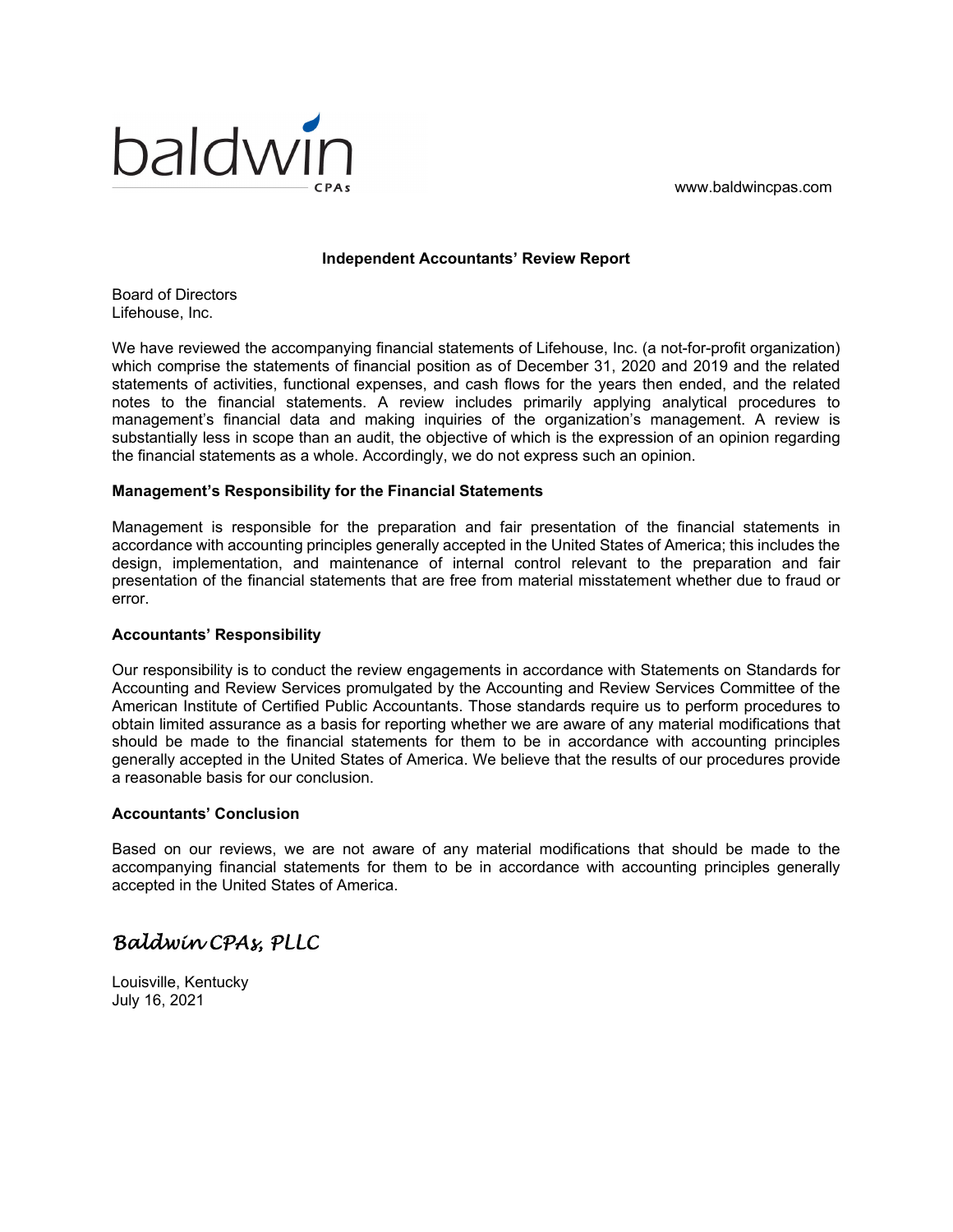#### **Lifehouse, Inc. Statements of Financial Position December 31, 2020 and 2019**

|                                                                                                                                            |    | 2020                                 |    |                           |  |  |  |
|--------------------------------------------------------------------------------------------------------------------------------------------|----|--------------------------------------|----|---------------------------|--|--|--|
| <b>Assets</b><br>Cash<br>Promise to give<br>Prepaid expenses<br>Land, building and equipment, net                                          | \$ | 636,639<br>8,100<br>1,455<br>605,796 | \$ | 478,675<br>788<br>624,315 |  |  |  |
| <b>Total Assets</b>                                                                                                                        | S. | 1,251,990                            | \$ | 1,103,778                 |  |  |  |
| <b>Liabilities and Net Assets</b><br><b>Liabilities</b><br>Accounts payable<br>Accrued expenses and withholdings<br><b>Custodial funds</b> | \$ | 7,193<br>10,194<br>15,402            | \$ | 4,671<br>9,542<br>2,935   |  |  |  |
| <b>Total Liabilities</b>                                                                                                                   |    | 32,789                               |    | 17,148                    |  |  |  |
| <b>Net Assets</b><br>Without donor restrictions<br>With donor restrictions<br><b>Total Net Assets</b>                                      |    | 1,113,748<br>105,453<br>1,219,201    |    | 1,086,630<br>1,086,630    |  |  |  |
| <b>Total Liabilities and Net Assets</b>                                                                                                    | \$ | 1,251,990                            | \$ | 1,103,778                 |  |  |  |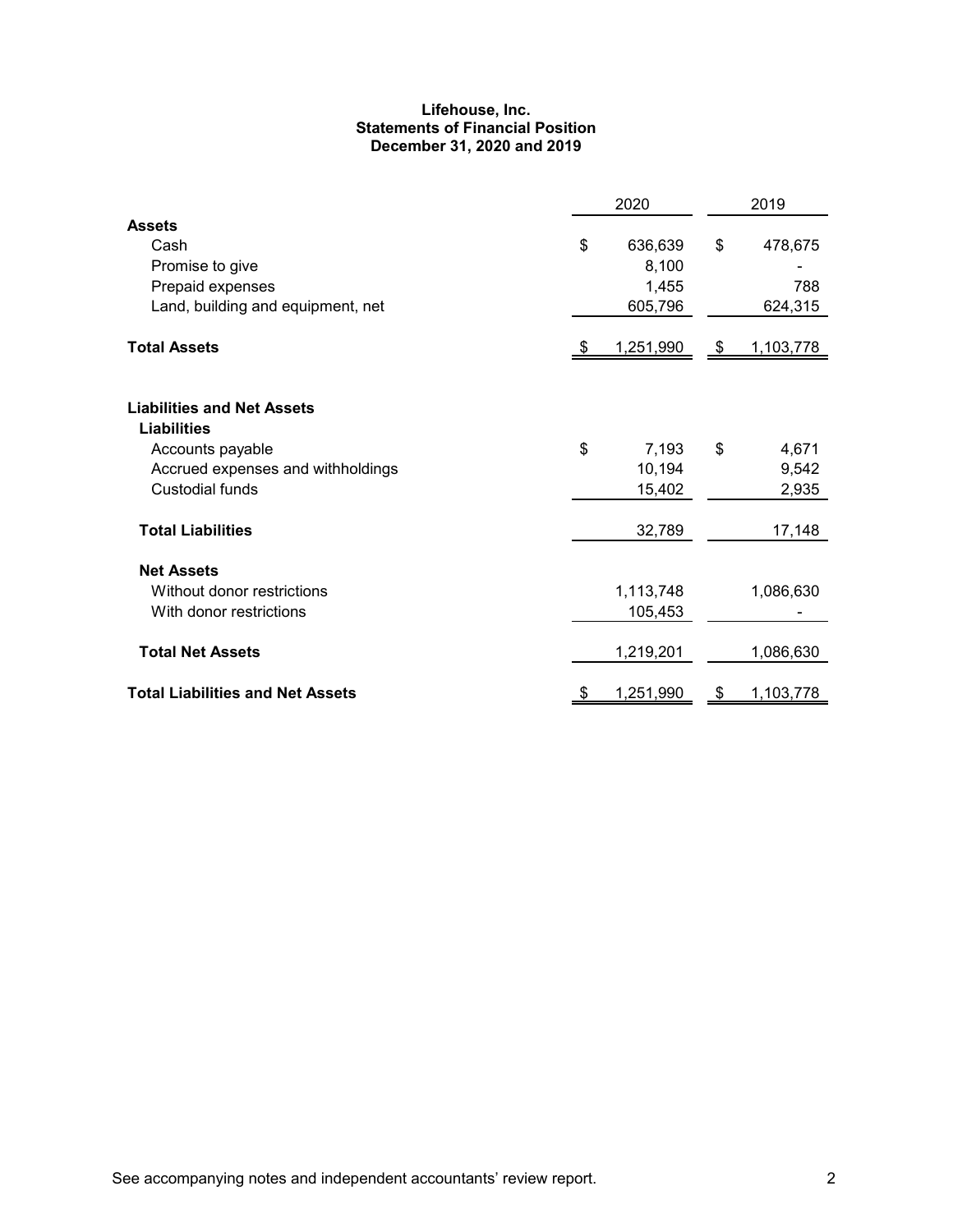#### **Lifehouse, Inc. Statements of Activities For the Years Ended December 31, 2020 and 2019**

|                                                                                    | 2020                |                      |    |                   |    |           | 2019 |                      |                                   |  |   |           |
|------------------------------------------------------------------------------------|---------------------|----------------------|----|-------------------|----|-----------|------|----------------------|-----------------------------------|--|---|-----------|
|                                                                                    |                     | <b>Without Donor</b> |    | <b>With Donor</b> |    |           |      | <b>Without Donor</b> | <b>With Donor</b><br>Restrictions |  |   |           |
|                                                                                    | <b>Restrictions</b> |                      |    | Restrictions      |    | Total     |      | Restrictions         |                                   |  |   | Total     |
| <b>Revenue and Support</b>                                                         |                     |                      |    |                   |    |           |      |                      |                                   |  |   |           |
| Contributions and grants                                                           | \$                  | 481,910              | \$ | 105,453           | \$ | 587,363   | \$   | 459,581              | \$                                |  | S | 459,581   |
| Interest income                                                                    |                     | 696                  |    |                   |    | 696       |      | 2,499                |                                   |  |   | 2,499     |
| Realized gain from sale of investments                                             |                     |                      |    |                   |    |           |      | 306                  |                                   |  |   | 306       |
| Special event income                                                               |                     | 34,438               |    |                   |    | 34,438    |      | 24,030               |                                   |  |   | 24,030    |
| Special event expense                                                              |                     | (8,665)              |    |                   |    | (8,665)   |      | (6,692)              |                                   |  |   | (6,692)   |
| <b>Total Revenue and Support</b>                                                   |                     | 508,379              |    | 105,453           |    | 613,832   |      | 479,724              |                                   |  |   | 479,724   |
| <b>Net Assets Released from Restrictions</b><br>Restrictions satisfied by payments |                     |                      |    |                   |    |           |      | 8,607                | (8,607)                           |  |   |           |
| <b>Total Revenue, Support and Reclassifications</b>                                |                     | 508,379              |    | 105,453           |    | 613,832   |      | 488,331              | (8,607)                           |  |   | 479,724   |
| <b>Expenses</b>                                                                    |                     |                      |    |                   |    |           |      |                      |                                   |  |   |           |
| Program services                                                                   |                     | 290,273              |    |                   |    | 290,273   |      | 280,183              |                                   |  |   | 280,183   |
| Management and general                                                             |                     | 70,681               |    |                   |    | 70,681    |      | 76,432               |                                   |  |   | 76,432    |
| Fund raising                                                                       |                     | 120,307              |    |                   |    | 120,307   |      | 81,486               |                                   |  |   | 81,486    |
| <b>Total Expenses</b>                                                              |                     | 481,261              |    |                   |    | 481,261   |      | 438,101              |                                   |  |   | 438,101   |
| <b>Change in Net Assets</b>                                                        |                     | 27,118               |    | 105,453           |    | 132,571   |      | 50,230               | (8,607)                           |  |   | 41,623    |
| Net Assets at Beginning of Year                                                    |                     | 1,086,630            |    |                   |    | 1,086,630 |      | 1,036,400            | 8,607                             |  |   | 1,045,007 |
| Net Assets at End of year                                                          | \$                  | 1,113,748            |    | 105,453           | S  | 1,219,201 | \$   | 1,086,630            | - \$                              |  |   | 1,086,630 |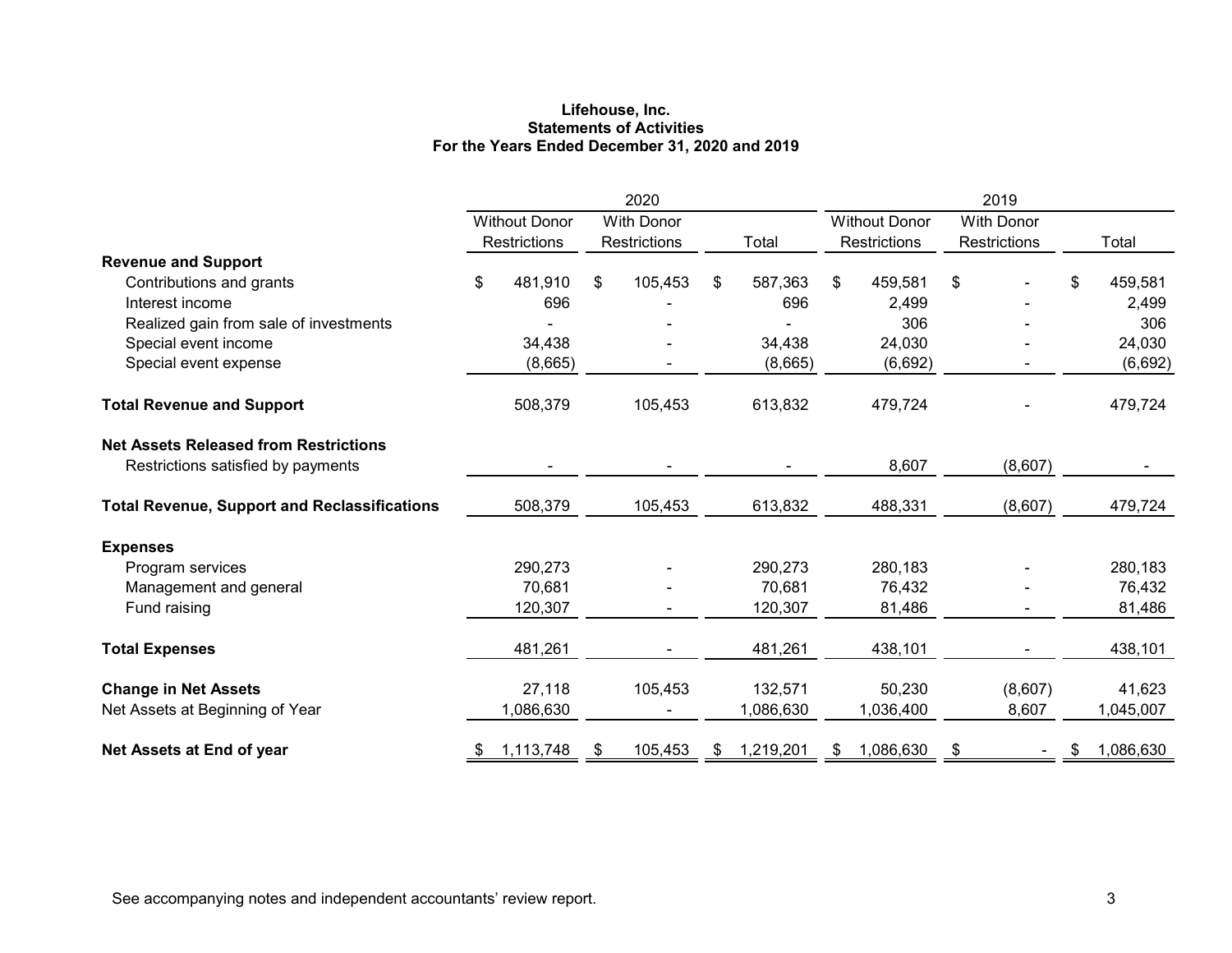#### **Lifehouse, Inc. Statements of Functional Expenses For the Years Ended December 31, 2020 and 2019**

|                                              | 2020 |         |    |                         |    |                 |    | 2019    |               |    |                         |    |                 |    |         |
|----------------------------------------------|------|---------|----|-------------------------|----|-----------------|----|---------|---------------|----|-------------------------|----|-----------------|----|---------|
|                                              |      | Program |    | Management<br>& General |    | Fund<br>Raising |    | Total   | Program       |    | Management<br>& General |    | Fund<br>Raising |    | Total   |
| Salaries and wages                           |      | 205,729 | \$ | 41,695                  | \$ | 76,439          | S  | 323,863 | 185,528<br>\$ | \$ | 40,605                  | \$ | 55,008          | \$ | 281,141 |
| Payroll taxes                                |      | 15,786  |    | 3,199                   |    | 5,865           |    | 24,850  | 14,183        |    | 3,104                   |    | 4,206           |    | 21,493  |
| <b>Benefits</b>                              |      | 3,204   |    | 649                     |    | 1,191           |    | 5,044   | 4,693         |    | 1,027                   |    | 1,391           |    | 7,111   |
| Contract labor                               |      |         |    |                         |    |                 |    |         | 3,294         |    |                         |    | 4,687           |    | 7,981   |
| Resident education and assistance            |      | 7,736   |    |                         |    |                 |    | 7,736   | 1,921         |    |                         |    |                 |    | 1,921   |
| Professional fees                            |      |         |    | 12,777                  |    |                 |    | 12,777  |               |    | 17,207                  |    |                 |    | 17,207  |
| Office expenses                              |      | 903     |    | 183                     |    | 335             |    | 1,421   | 5,963         |    | 1,305                   |    | 1,768           |    | 9,036   |
| Supplies                                     |      | 394     |    |                         |    |                 |    | 394     | 594           |    |                         |    |                 |    | 594     |
| Printing and postage                         |      | 5,968   |    | 1,210                   |    | 2,217           |    | 9,395   | 9,414         |    | 2,060                   |    | 2,792           |    | 14,266  |
| Telephone                                    |      | 2,407   |    | 488                     |    | 894             |    | 3,789   | 2,956         |    | 647                     |    | 877             |    | 4,480   |
| Insurance                                    |      | 9,244   |    | 1,031                   |    |                 |    | 10,275  | 7,979         |    | 1,084                   |    |                 |    | 9,063   |
| <b>Utilities</b>                             |      | 9,820   |    | 1,093                   |    |                 |    | 10,913  | 9,796         |    | 1,088                   |    |                 |    | 10,884  |
| Repairs and maintenance                      |      | 1,856   |    | 30                      |    |                 |    | 1,886   | 7,328         |    | 360                     |    |                 |    | 7,688   |
| Conferences, travel, and dues                |      | 4,308   |    | 873                     |    | 1,600           |    | 6,781   | 5,719         |    | 1,252                   |    | 1,695           |    | 8,666   |
| <b>Bank fees</b>                             |      |         |    | 5,393                   |    |                 |    | 5,393   |               |    | 2,144                   |    |                 |    | 2,144   |
| Taxes and licenses                           |      | 1,009   |    | 47                      |    |                 |    | 1,056   | 1,225         |    | 441                     |    |                 |    | 1,666   |
| Marketing                                    |      |         |    |                         |    | 31,098          |    | 31,098  |               |    |                         |    | 8,924           |    | 8,924   |
| Miscellaneous                                |      | 2,236   |    |                         |    | 668             |    | 2,904   |               |    | 1,968                   |    | 138             |    | 2,106   |
| Depreciation                                 |      | 19,673  |    | 2,013                   |    |                 |    | 21,686  | 19,590        |    | 2,140                   |    |                 |    | 21,730  |
| Special event direct expenses                |      |         |    |                         |    | 8,665           |    | 8,665   |               |    |                         |    | 6,692           |    | 6,692   |
| Total expenses by function                   |      | 290,273 |    | 70,681                  |    | 128,972         |    | 489,926 | 280,183       |    | 76,432                  |    | 88,178          |    | 444,793 |
| Less special event direct expenses           |      |         |    |                         |    | (8,665)         |    | (8,665) |               |    |                         |    | (6,692)         |    | (6,692) |
| Total expenses on statement of<br>activities |      | 290,273 | \$ | 70,681                  | \$ | 120,307         | \$ | 481,261 | 280,183<br>\$ | \$ | 76,432                  | S  | 81,486          | \$ | 438,101 |
| % of total expenses                          |      | 60.32%  |    | 14.69%                  |    | 24.99%          |    | 100.00% | 63.95%        |    | 17.45%                  |    | 18.60%          |    | 100.00% |

See accompanying notes and independent accountants' review report. **All any of the set of the set of the set of the set of the set of the set of the set of the set of the set of the set of the set of the set of the set of**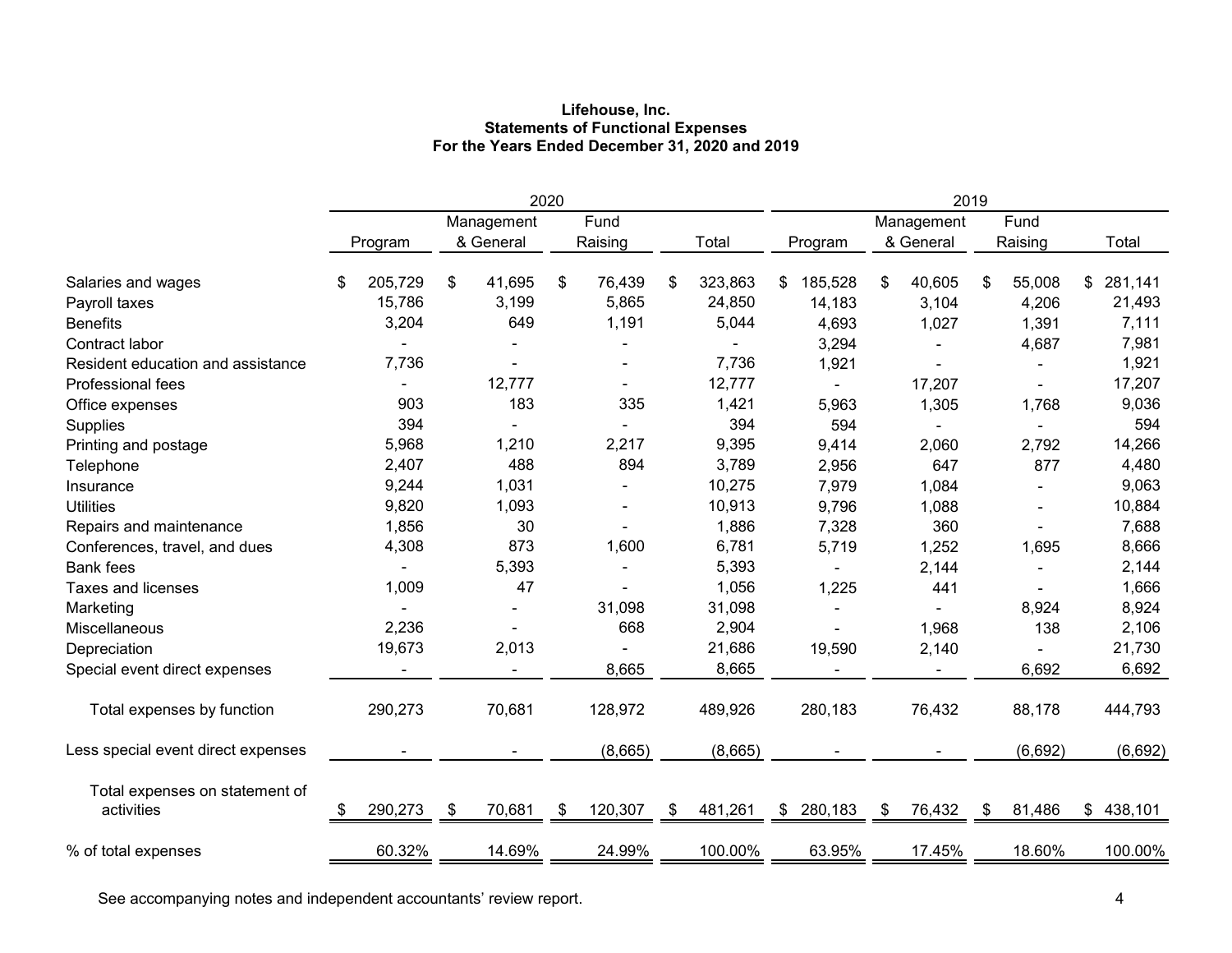#### **Lifehouse, Inc. Statements of Cash Flows For the Years Ended December 31, 2020 and 2019**

|                                                        | 2020          | 2019 |         |  |  |
|--------------------------------------------------------|---------------|------|---------|--|--|
| <b>Cash Flows from Operating Activities</b>            |               |      |         |  |  |
| Change in net assets                                   | \$<br>132,571 | \$   | 41,623  |  |  |
| Adjustments to reconcile change in net assets          |               |      |         |  |  |
| to net cash provided in operating activities:          |               |      |         |  |  |
| Depreciation                                           | 21,686        |      | 21,730  |  |  |
| Realized and unrealized gain on investments            |               |      | (306)   |  |  |
| (Increase) decrease in operating assets:               |               |      |         |  |  |
| Miscellaneous receivables                              |               |      | 941     |  |  |
| Promises to give                                       | (8, 100)      |      |         |  |  |
| Prepaid expenses                                       | (667)         |      | (644)   |  |  |
| Increase in operating liabilities:                     |               |      |         |  |  |
| Accounts payable                                       | 2,522         |      | 3,540   |  |  |
| Accrued expenses and withholdings                      | 652           |      | 3,038   |  |  |
| <b>Custodial funds</b>                                 | 12,467        |      | 2,935   |  |  |
| <b>Net Cash Provided by Operating Activities</b>       | 161,131       |      | 72,857  |  |  |
| <b>Cash Flows from Investing Activities</b>            |               |      |         |  |  |
| Proceeds from sale of investments                      |               |      | 1,696   |  |  |
| Proceeds from life insurance policy                    |               |      | 7,607   |  |  |
| Purchase of equipment                                  | (3, 167)      |      | (1,650) |  |  |
| <b>Net Cash (Used) Providedby Investing Activities</b> | (3, 167)      |      | 7,653   |  |  |
| Net Increase in Cash                                   | 157,964       |      | 80,510  |  |  |
| Cash at Beginning of Year                              | 478,675       |      | 398,165 |  |  |
| <b>Cash at End of Year</b>                             | 636,639       | \$   | 478,675 |  |  |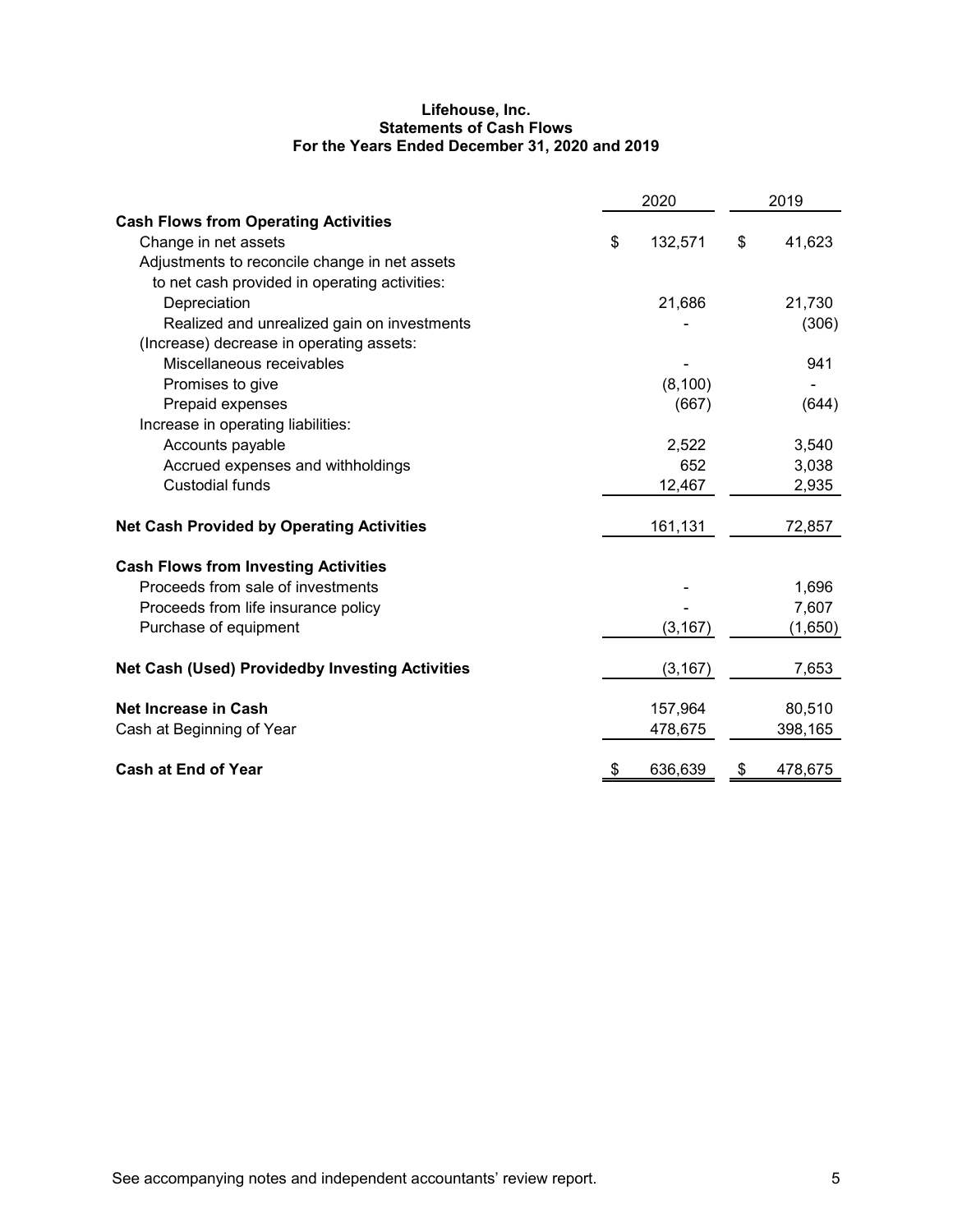## **Note 1 – Summary of Significant Accounting Policies**

#### **Organization**

Lifehouse, Inc. (Lifehouse) is a not-for-profit organization formed for the purpose of helping women through difficult maternity processes including unwanted pregnancies, partner abuse, or financial issues. Their holistic approach helps satisfy mothers' physical and financial needs as well as their mental and spiritual needs.

A significant portion of the Lifehouse's funding is received from donations from businesses, foundations, and individuals.

#### Basis of Accounting

The Organization prepares its financial statements on the accrual basis of accounting, in accordance with accounting principles generally accepted in the United States of America.

#### Basis of Presentation

Financial statement presentation follows the recommendations of the Financial Accounting Standards Board (FASB) Accounting Standards Codification (ASC) with regards to financial statements of Not-for-Profit Organizations. Under this guidance, the organization is required to report information regarding its financial position and activities according to two classes of net assets. A description of the net asset categories follows:

Net assets without donor restrictions: expendable funds that are not subject to donor-imposed stipulations or invested in land, building and equipment.

Net assets with donor restrictions: stipulated by donors for specific operating purposes or are restricted by time.

#### **Estimates**

Management uses estimates and assumptions in preparing financial statements. Those estimates and assumptions affect the reported amounts of assets and liabilities, the disclosure of contingent assets and liabilities, and the reported revenues and expenses. Actual results could differ from those estimates.

#### Cash Policy

Lifehouse considers all cash in deposit accounts as cash for financial statement purposes.

#### Promises to Give

Promises to give are recognized when the donor makes a promise to give to Lifehouse that is, in substance, unconditional. Promises to give becoming due in the next year are recorded at net realizable value. Promises to give due in subsequent years are reported at the present value of their net realizable value, using risk-free interest rates applicable to the years in which the promises are received. Conditional promises to give are recognized when the conditions on which they depend are substantially met.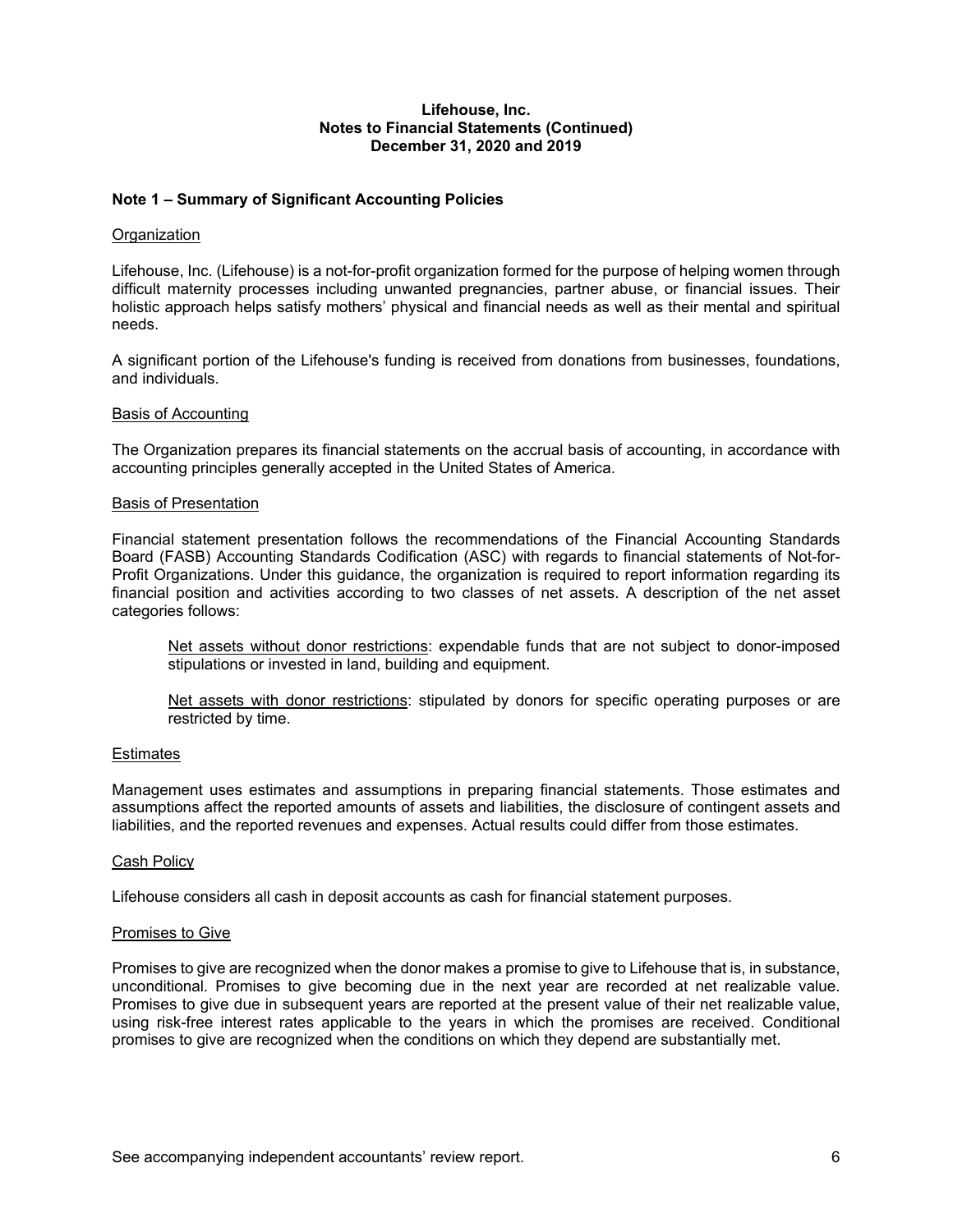## **Note 1 – Summary of Significant Accounting Policies (Continued)**

#### Land, Building and Equipment

Lifehouse capitalizes all expenditures for property and equipment more than \$750. Purchased property and equipment are carried at cost. Donated property and equipment are recorded as support at their estimated fair value. Such donations are reported as unrestricted support unless the donor has restricted the donated asset to a specific purpose. Land, buildings, and equipment are depreciated using the straight-line method over the estimated useful lives of the related assets.

#### Custodial Funds

Custodial funds consist of the cash accounts of Lifehouse's residents.

#### Revenue Recognition

Contributions and grants are recognized when cash, securities or other assets, an unconditional promise to give, or notification of a beneficial interest, is received and are recorded as net assets without donor restrictions or net assets with donor restrictions, depending on the existence and/or nature of any donor restrictions. Contributions and grants that are restricted by the donor are reported as an increase in net assets without donor restrictions if the restriction expires in the reporting period in which the contribution or grant is recognized. All other donor restricted contributions and grants are reported as an increase in net assets with donor restrictions depending on the nature of restriction. When a restriction expires (that is, when a stipulated time restriction ends or purpose restriction is accomplished), net assets with donor restrictions are reclassified to net assets without donor restrictions and reported in the statement of activities as net assets released from restrictions. Conditional promises to give, that is, those with a measurable performance or other barriers, and a right of return, are not recognized until the conditions on which they depend have been substantially met.

Special event revenue is recognized when the event occurs.

#### In-kind Materials, Equipment, and Services

Contributions of tangible assets are recognized at their fair market value at date of donation. The amounts are reflected in the accompanying financial statements as an increase the net assets without donor restrictions and are offset by like amounts included in expenses.

Lifehouse receives services from volunteers who give their time to the Lifehouse's programs and fundraising campaigns, but which do not meet the criteria for financial statement recognition.

## Expense Allocation

The costs of providing the various programs and supporting activities have been summarized on a functional basis in the statements of functional expenses. Accordingly, most costs have been allocated among the program and supporting services benefited based on estimates of time and effort. Utility costs and depreciation are allocated on a square footage basis.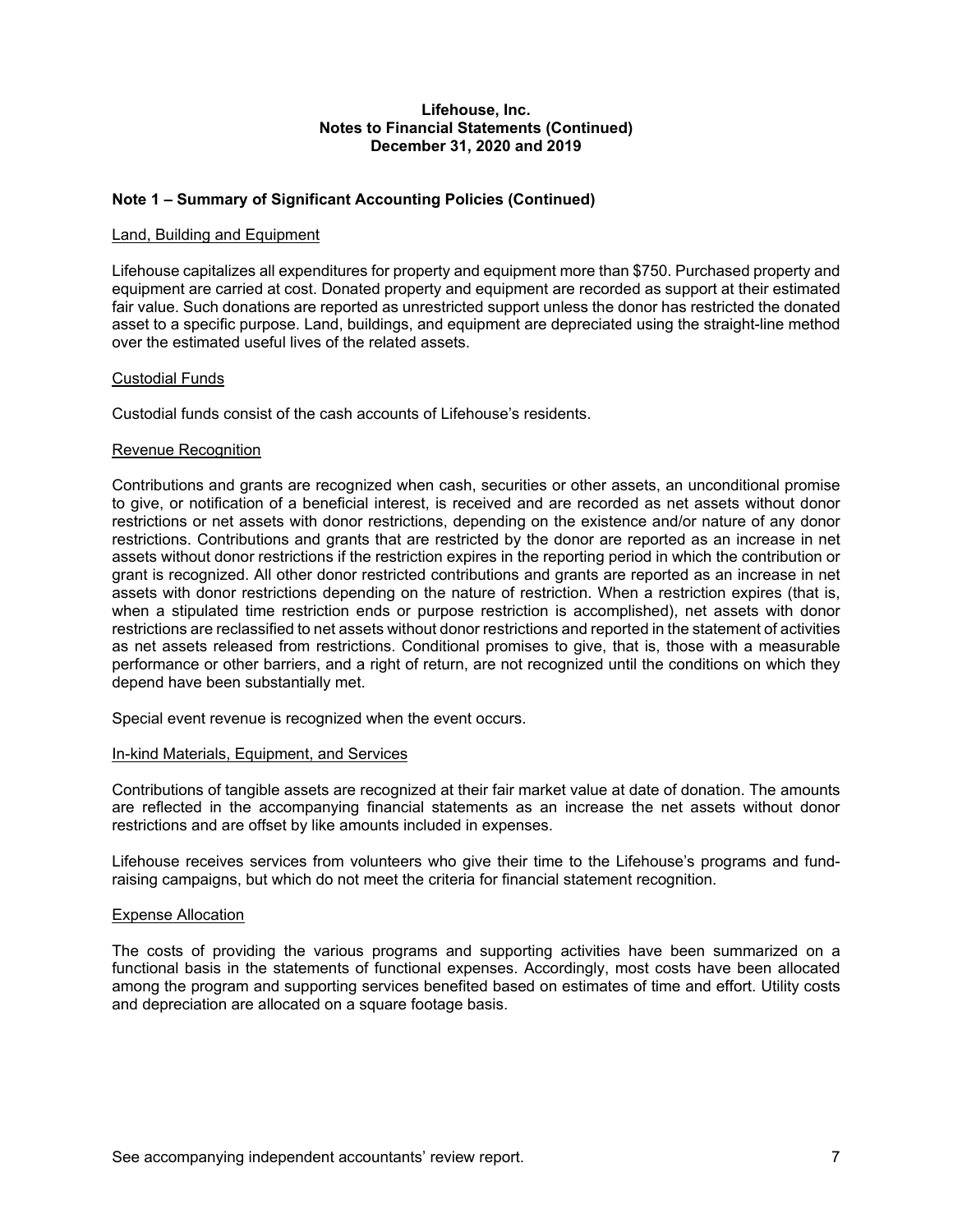## **Note 1 – Summary of Significant Accounting Policies (Continued)**

#### Income Tax Status

Lifehouse is exempt from federal income tax under Section 501(c)(3) of the Internal Revenue Code. In addition, Lifehouse qualifies for the charitable contribution deduction under Section 170(b)(1)(A) and has been classified as an organization other than a private foundation under Section 509(a)(2).

Management has concluded that any tax positions that would not meet the more-likely-than-not criterion of FASB ASC 740-10 would be immaterial to the financial statements taken as a whole. Accordingly, the accompanying financial statements do not include any provision for uncertain tax positions, and no related interest or penalties have been recorded in the statement of activities or accrued in the statement of financial position.

## **Note 2 – Concentration of Credit Risk**

Cash – Lifehouse cash balances are insured by the Federal Deposit Insurance Corporation. On August 27, 2019, Lifehouse entered an Insured Cash Sweep (ICS) agreement with Republic Bank to ensure all deposits were FDIC insured. The amount of cash more than federally insured limits was \$38,690 and \$0, as of December 31, 2020 and 2019, respectively.

## **Note 3 – Promises to Give**

Promises to give consist of the following and are all due within one year:

|                    | 2020  | 2019                     |
|--------------------|-------|--------------------------|
| Presbyterian Women | 8.100 |                          |
|                    |       | $\overline{\phantom{0}}$ |

No allowance for uncollectible promises to give is considered necessary because of the type of donors that have made promises to give.

## **Note 4 – Land, Building and Equipment**

On December 31, 2020 and 2019, the cost and accumulated depreciation of land, building and equipment were as follows:

|                                   | 2020 |                   |   | 2019              |
|-----------------------------------|------|-------------------|---|-------------------|
| Land and buildings<br>Equipment   | \$   | 779.185<br>24,843 | S | 779,185<br>21,676 |
| Less: accumulated depreciation    |      | (198, 232)        |   | (176, 546)        |
| Land, building and equipment, net | \$   | 605,796           | S | 624,315           |
| Depreciation expense              |      | 21,686            |   | 21,730            |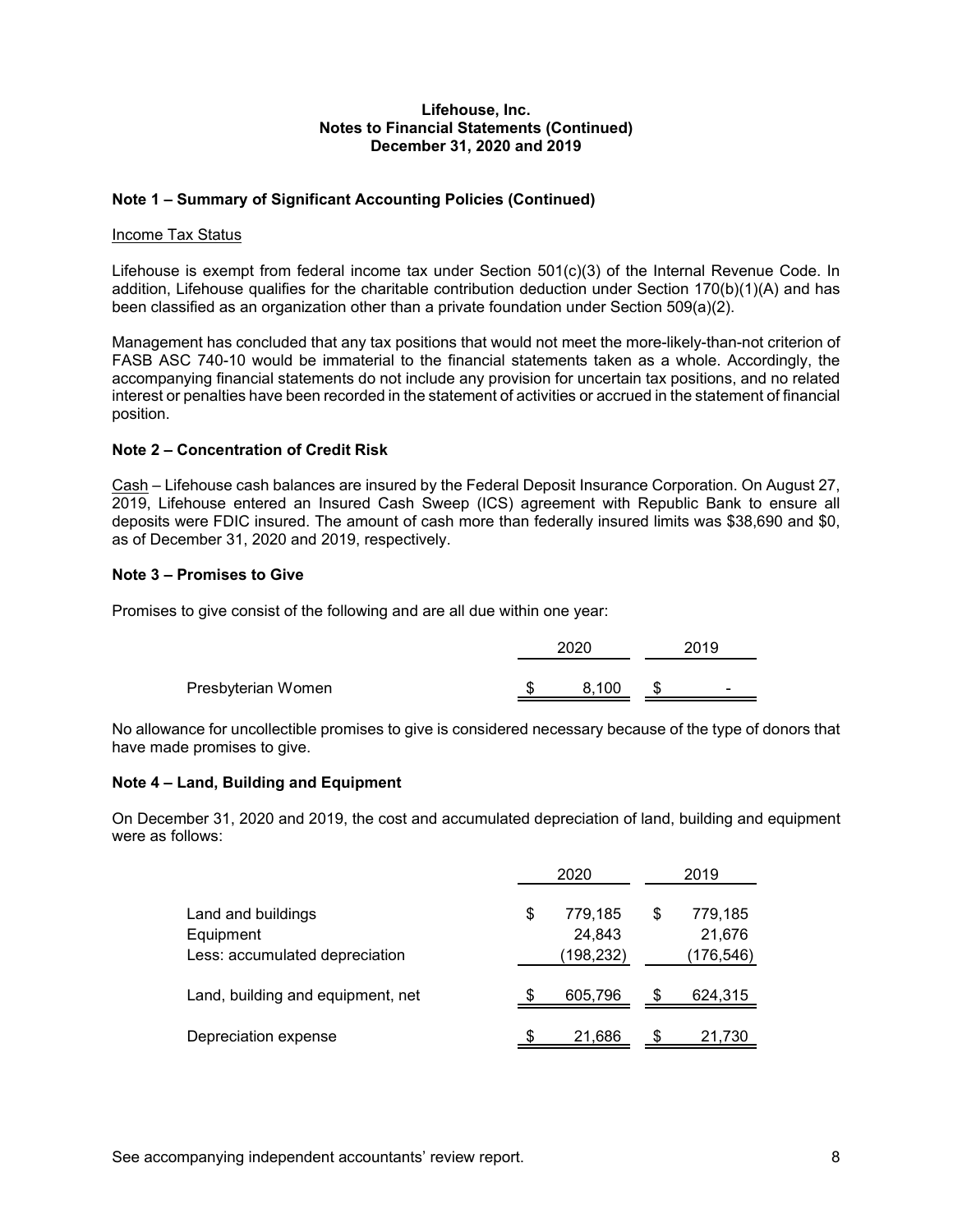## **Note 5 – Net Assets with Donor Restrictions**

Net assets with donor restriction are restricted for the following purposes as of December 31, 2020:

| Purpose Restriction:<br>Kitchen remodel<br>99,852<br>S<br>S |  |
|-------------------------------------------------------------|--|
|                                                             |  |
|                                                             |  |
| 3,601<br>Furniture and equipment                            |  |
| Education<br>2,000                                          |  |
|                                                             |  |
| Total net assets with donor restrictions<br>105,453<br>£.   |  |

## **Note 6 – Liquidity and Availability**

The following table reflects Lifehouse's financial assets as of December 31, 2020 and 2019 available for general expenditure within one year.

|                          |    | 2020             |    | 2019         |
|--------------------------|----|------------------|----|--------------|
| Cash<br>Promises to give | \$ | 636,639<br>8,100 | \$ | 478,675<br>- |
|                          | S  | 644,739          | S  | 478,675      |

In addition to financial assets available to meet general expenditures over the year, Lifehouse operates with a balanced budget and anticipates covering its general expenditures by collecting sufficient revenues from current and prior years' gifts.

## **Note 7 – Commitments and Contingencies**

The novel coronavirus (COVID-19) was first identified in people in late 2019. COVID-19 spread rapidly throughout the world and, in March 2020, the World Health Organization characterized COVID-19 as a pandemic. It has significantly disrupted supply chains and businesses around the world. The United States and global markets experienced significant volatility in value resulting from uncertainty caused by the pandemic. The extent of the impact of COVID-19 on Lifehouse's operational and financial performance will depend on certain developments, including the duration and spread of the outbreak and its impacts on the clients, employees, and vendors, all of which at present, cannot be determined. Accordingly, the extent to which COVID-19 may impact Lifehouse's future financial condition, results of operations and cash flows is uncertain.

## **Note 8 – Subsequent Events**

In April 2020, Lifehouse received \$50,600 in loan funding from the Paycheck Protection Program (PPP), established pursuant to the recently enacted Coronavirus Aid, Relief, and Economic Security Act (CARES Act) and administered by the U.S. Small Business Administration. The loan proceeds have been used to cover payroll costs and the loan is eligible for forgiveness as part of the CARES Act if certain requirements currently in effect are met. All loan proceeds were spent on eligible costs as of December 31, 2020 and Lifehouse recorded the loan under *ASC 958-605, Not-for-Profit Entities, Revenue Recognition* as a contribution. Lifehouse applied for forgiveness of the PPP loan on April 1, 2021.